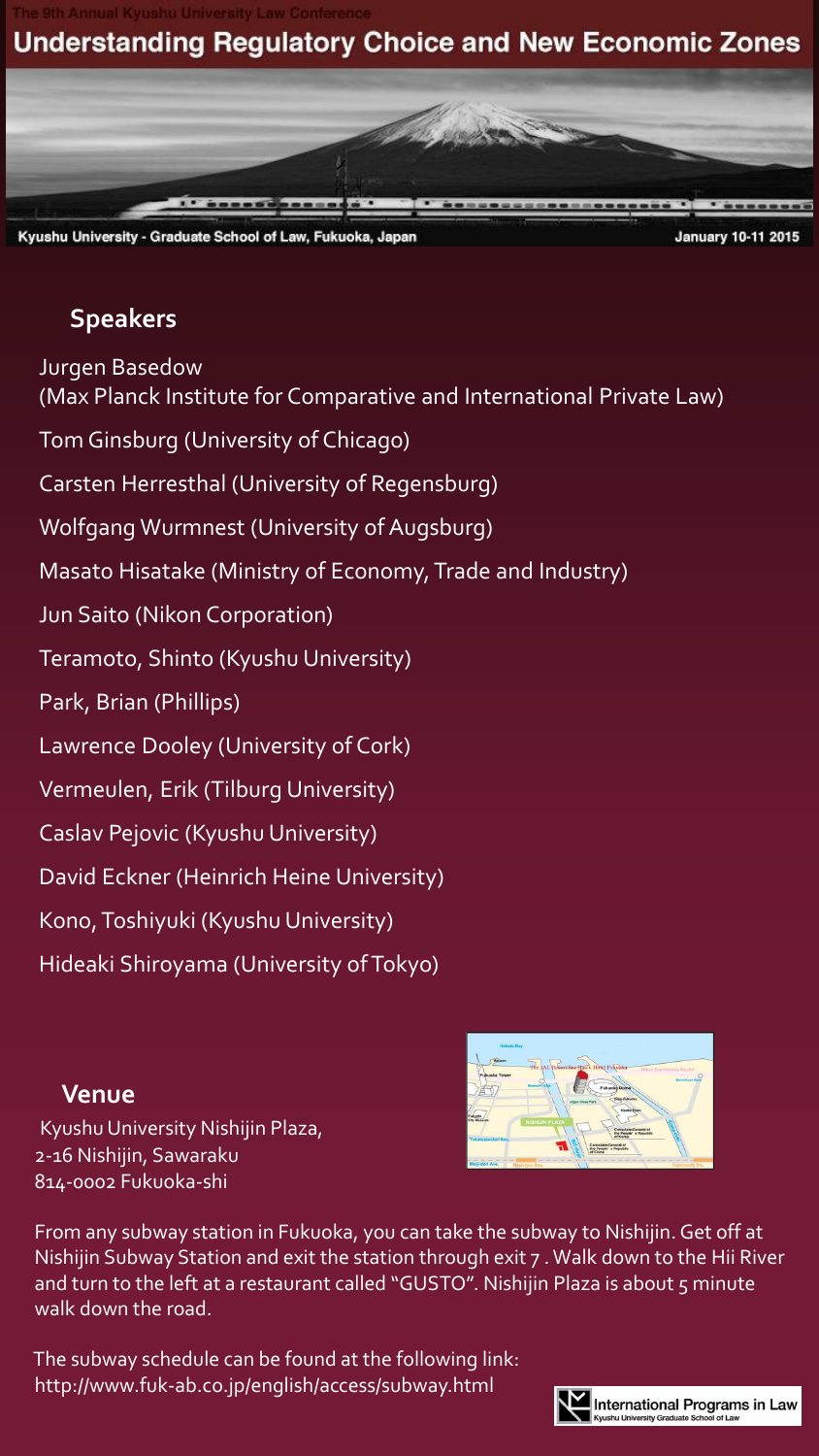#### **Programme Day 1: January 10**

9:20-9:30 **Greetings** Toshiyuki Kono

Welcome Address Norio Tanaka (Dean, Faculty of Law, Kyushu University)

Keynote 9:30-10:30 Jurgen Basedow (Max Planck Institute for Comparative and International Private Law): Boosting the Economy: Special Economic Zones or Nationwide Deregulation?

Break 10:30-10:40

Panel 1. Regulatory Choice: A Government Perspective Chair: Caslav Pejovic

10:40-11:00 Tom Ginsburg (University of Chicago): Renting Constitutional Law: Theory and Practice

11:00-11:20 Carsten Herresthal (University of Regensburg): Protection of Freedom of Contract by Private Law after Deregulation

11:20-11:40 Wolfgang Wurmnest (University of Augsburg): Special Economic Zones, Deregulation and Competition Law

11:40-12:10 Q&A

Lunch 12:10-13:30

Panel 2. Regulatory Choice: A Corporate Perspective Chair: Mark Fenwick

13:30-13:50 Masato Hisatake (Ministry of Economy, Trade and Industry): Can Fukuoka be a New York with a Palo Alto?

13:50-14.10 Jun Saito (Nikon Corporation): The Rise of the Partnership Economy

14:10-14-30 Shinto Teramoto (Kyushu University): Who is Best Able to Diffuse Innovation - Government, Academia, Industry, or the Inventor?

14:30-14:50 Brian Park (Philips): Talent in the Context of Corporate Venture Capital